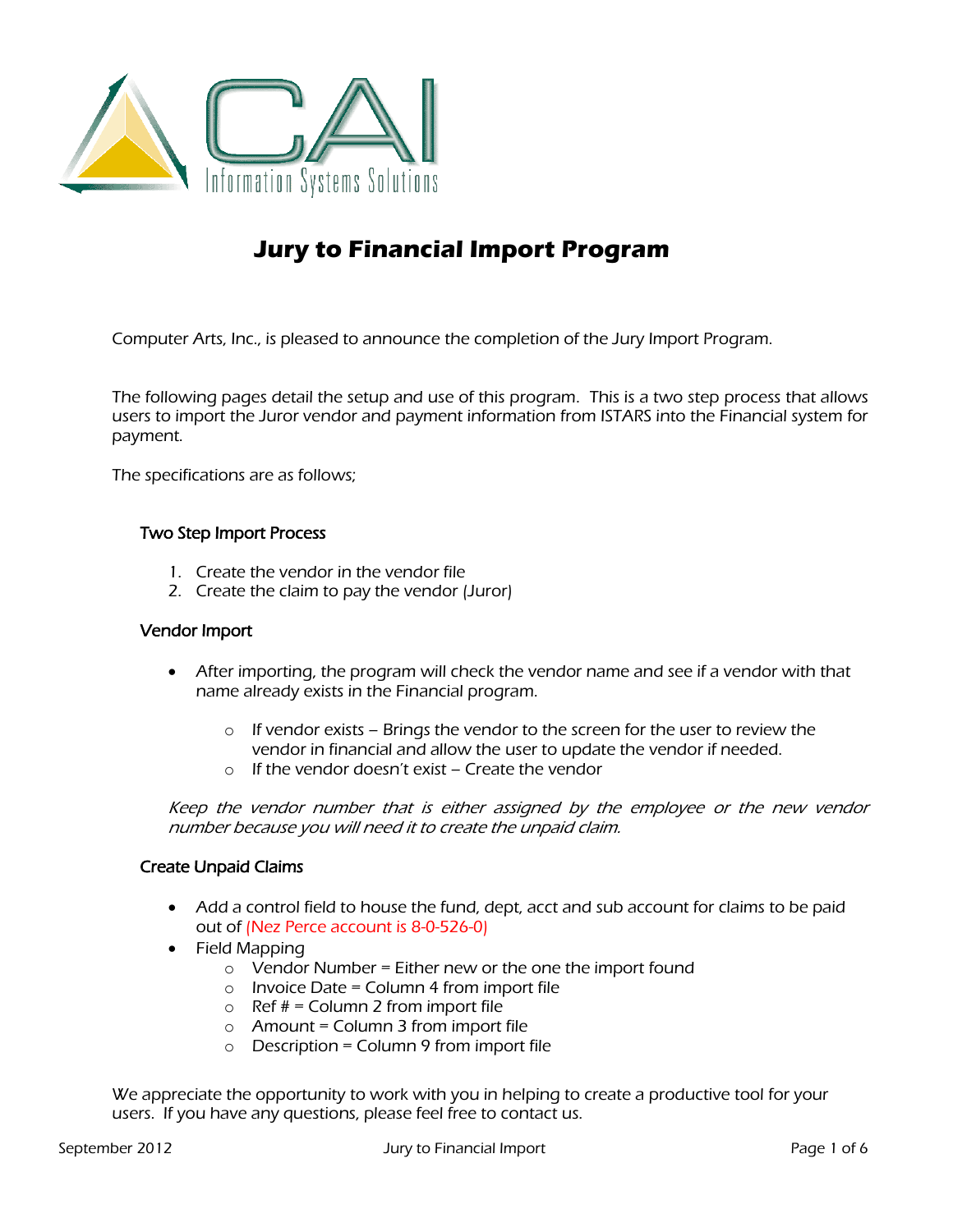# Import Program

Custom Development - Create a two step import that will import Juror vendors from ISTARS into Financial if needed and then pay them for their Jury service

### Setup

Setup of the Accounts and Batch Numbers related to the Jury Payments.

From the *Import Menu* select the **ED** Import Jury File icon

|  | Nez Perce Import Menu   |  |
|--|-------------------------|--|
|  | File Select Window Help |  |
|  |                         |  |
|  |                         |  |
|  |                         |  |

The List Wrk Import NezPerce will display,

The first time the Import Program is used an account and batch number will need to be entered. Select the  $\mathbb{\mathbb{E}}$  Edit Fund Information icon

|                                   | Nez Perce Import Menu - [List Wrk_Import_NezPerce]                |
|-----------------------------------|-------------------------------------------------------------------|
| File                              | Select View Process<br>Window<br>Help                             |
| 中   图隔   叠   宕 段                  |                                                                   |
| <b>Import File</b>                |                                                                   |
| <b>Fund Information</b><br>Fund # | Batch<br>$Acct$ # 0<br>Dept<br>$\mathbf{0}$<br>10<br>$\mathbf{I}$ |

Enter the Fund\Department\Acct\Sub-Account that the Claims will be paid out of and the Batch number that will be assigned to the imported Claims., Select the Change button

| Change Wrk_Import_NezPerce Ctl             |        |
|--------------------------------------------|--------|
| <b>Financial Account Information</b>       | Change |
| Fund<br>Dept<br>Account<br>404<br>16<br>54 | Cancel |
| Batch #<br><b>Example</b><br>5<br>Batch #  |        |
|                                            |        |

## Import

From the *Import Menu* select the **Ext** Import Jury File icon

|   | Nez Perce Import Menu   |  |
|---|-------------------------|--|
|   | File Select Window Help |  |
| 卧 |                         |  |
|   |                         |  |
|   |                         |  |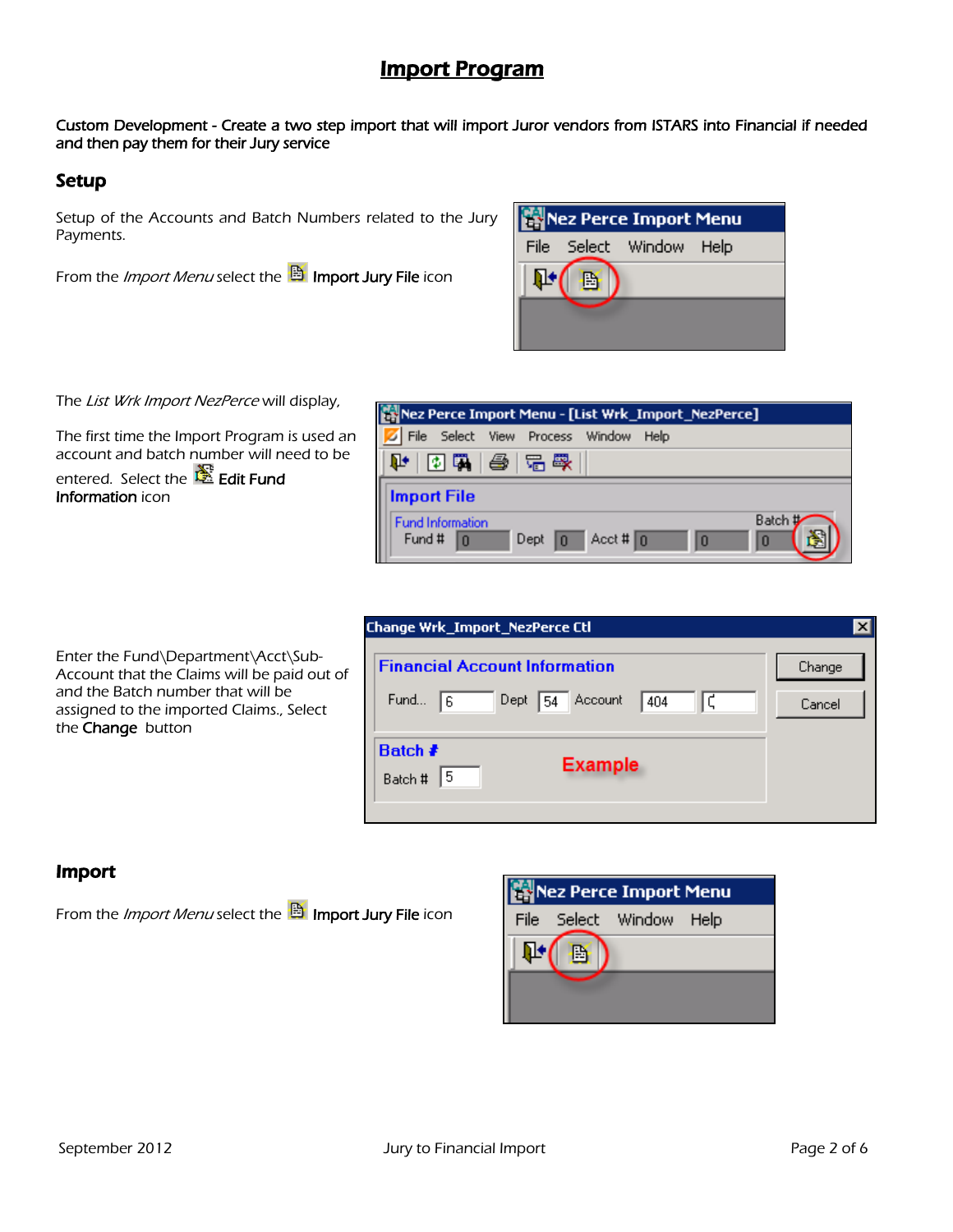### To import the file for processing select the Browse Import File icon

| Nez Perce Import Menu - [List Wrk_Import_NezPerce]                                     |                                      |                                         | $\blacksquare$ $\blacksquare$ $\times$ |
|----------------------------------------------------------------------------------------|--------------------------------------|-----------------------------------------|----------------------------------------|
| File Select View Process Window Help                                                   |                                      |                                         | <u>니레지</u>                             |
| 图刷<br>- 各   后 母  <br>$\mathbb{P}$                                                      |                                      |                                         |                                        |
| <b>Import File</b>                                                                     |                                      |                                         |                                        |
| Batch #<br><b>Fund Information</b>                                                     | <b>Error Counter</b>                 | Warning Counter 0                       |                                        |
| 阖<br>Acct # $\boxed{0}$<br>Fund # $\boxed{0}$<br>Dept $\boxed{0}$<br>$\mathbf{I}$<br>0 | Records Imported<br>0                |                                         |                                        |
| Import File                                                                            | 量                                    | Load Grid                               | Payment Import                         |
| = ERROR $ \mathbb{X} $ = WARNING<br>V Create Financial Vendors   G                     | (Click on grid heading to sort)      |                                         | Dear Grid                              |
| Vendor Name   Ref #   Invoice Date  <br>Error/Warning<br>Amount                        | Vendor Street City<br>Street Address | Vendor Street State   Vendor Street Zip |                                        |
|                                                                                        |                                      |                                         |                                        |
|                                                                                        |                                      |                                         |                                        |
| Ready                                                                                  |                                      |                                         | NUM.                                   |

Locate and select the file to import and click on the **Open** button.



| Nez Perce Import Menu - [List Wrk_Import_NezPerce]                                                                                                                                                                                                                                                                        | $\Box$ o $\mathsf{X}$ |
|---------------------------------------------------------------------------------------------------------------------------------------------------------------------------------------------------------------------------------------------------------------------------------------------------------------------------|-----------------------|
| View Process<br>Window Help<br>File Select                                                                                                                                                                                                                                                                                | <u>_ 리 ×</u>          |
| ⋫<br>图刷<br>4<br> 品 导                                                                                                                                                                                                                                                                                                      |                       |
| <b>Import File</b><br><b>Error Counter</b><br>Warning Counter 10<br>0<br>Batch #<br><b>Fund Information</b><br>圈<br>Acct # $\boxed{0}$<br>Fund #<br>Records Imported<br>$Depth$ $0$<br>$\mathbf{I}$<br>0<br>10<br><b>THE Load Grid</b><br>Payment Import<br>C:\Apps\Obapps\jury_disbursements_20120307.txt<br>Import File |                       |
| $ \mathbf{X} $ = ERROR $ \mathbb{X} $ = WARNING<br><b>园</b> Clear Grid<br>V Create Financial Vendors  <br>修<br>(Click on grid heading to sort).                                                                                                                                                                           |                       |
| Error/Warning   Vendor Name   Ref #   Invoice Date  <br>Vendor Street State   Vendor Street Zip<br>Vendor Street City<br>Street Address  <br>Amount                                                                                                                                                                       |                       |
|                                                                                                                                                                                                                                                                                                                           |                       |

The location will be displayed in the Import File field, select the **Fig. Load Grid** Load Grid button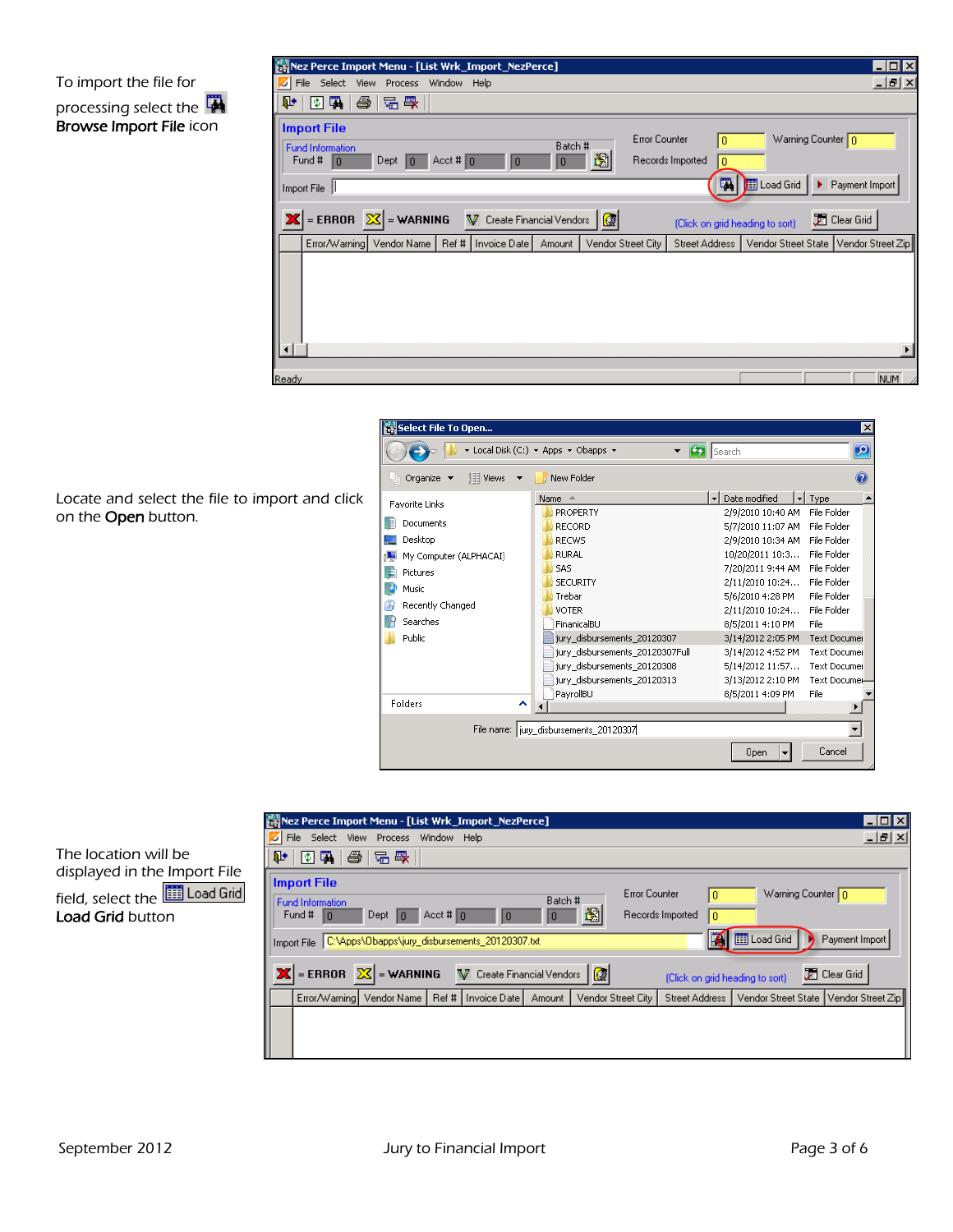The panel will display the list of Vendors and related information in the grid and show any errors.

| $\mathbf{X}$ = Errors:                                                                                    |
|-----------------------------------------------------------------------------------------------------------|
| $\frac{X}{X}$ = Warnings:                                                                                 |
| $\sqrt{\frac{1}{2} \text{ Create Financial Vendors}}$ = Creates Vendors in the Financial Software program |
| $\mathbb{R}$ = Displays the Vendor Display panel from the Financial Software program                      |
| Clear Grid<br>$=$ Clears the Grid                                                                         |
| $P$ Payment Import = Imports the Claims into the Financial Software Program                               |
|                                                                                                           |



To Edit a vendor, doubleclick on the vendor in the grid, the Change Wrk\_Import\_Nezperce panel will display. The Ref#, Amount, Invoice Date and Description can be changed

|                         | <b>Vendor Information</b>                      | [Change]   |
|-------------------------|------------------------------------------------|------------|
| Vendor #                | V<br>APPLESEED, JOHNNY<br>I٥                   | Cancel     |
| <b>Address</b>          | 55 MAIN AVE                                    |            |
| City                    | $\sqrt{10}$ Zip<br>State<br> 83501<br>LEWISTON | Refresh    |
| <b>Fund Information</b> |                                                | Cancel All |
| Fund #                  | Dept #<br>$54$ Acct#<br>6<br>404<br> 0         |            |
|                         | <b>Additional Information</b>                  |            |
| Ref #                   | Batch # $\sqrt{5}$<br>27405                    |            |
|                         |                                                |            |
| Amount                  | Invoice Date<br>6.11<br>3/13/2012              |            |
| Description             | JURY SERVICE FROM 03/12/2012 TO 03/12/2012     |            |
|                         | <b>Import Information</b>                      |            |
| Code                    | $[V = Valid, W = Warning, E = Error]$<br>l El  |            |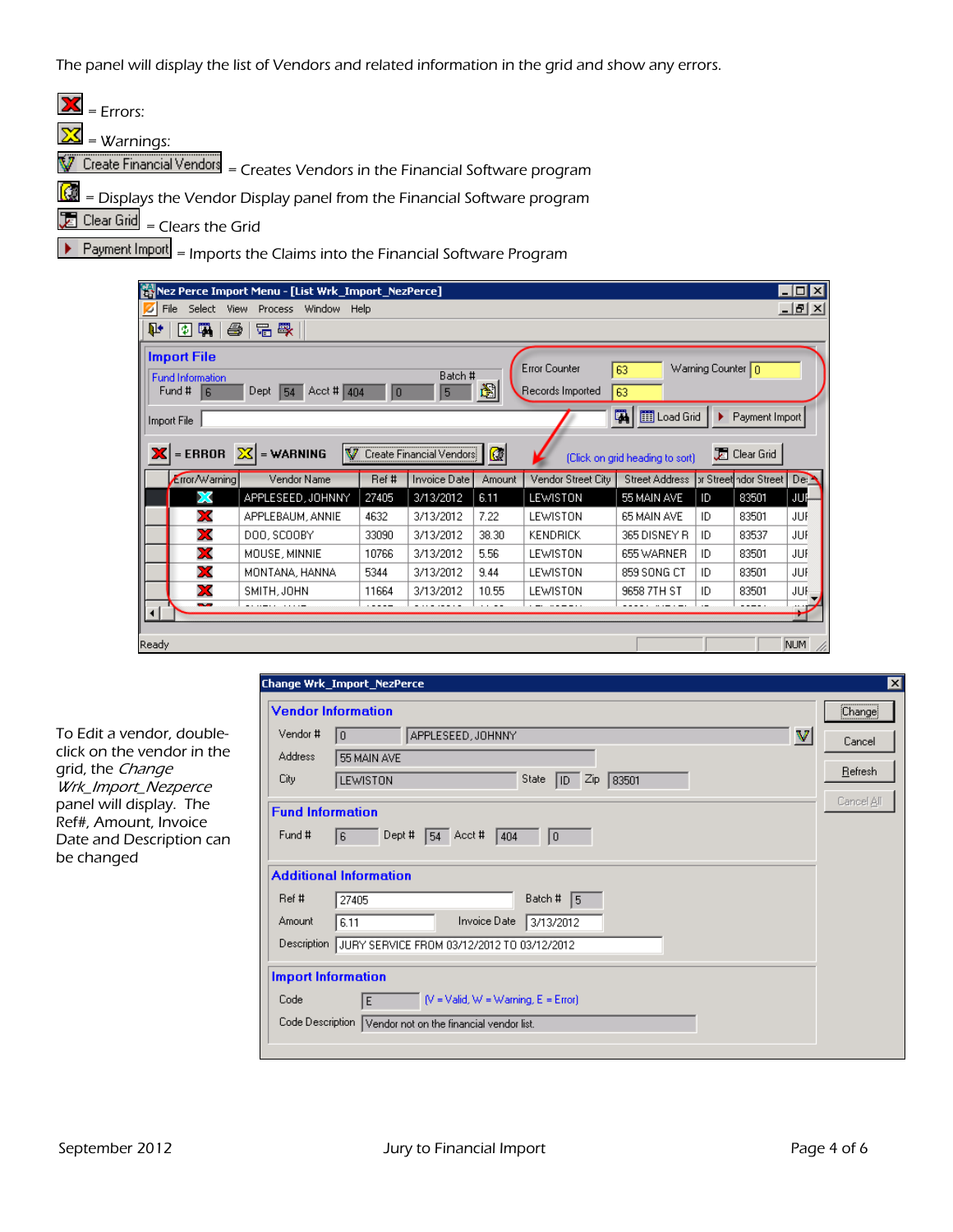### To individually accept this vendor into the

Financial System, select the  $\overline{\mathbb{V}}$  Vendor icon, a notification will display with the Vendor # assigned when created, select the OK button then the **Change** button

| <b>Vendor Information</b><br>Change<br>Vendor #<br>APPLESEED, JOHNNY<br>102597<br>Cancel<br>Address<br>55 MAIN AVE<br>Refresh<br>ID Zip 83501<br>City<br>State<br><b>LEWISTON</b><br>Cancel All<br><b>Change Wrk_Import_NezPerce</b><br>⊠<br><b>Fund Information</b><br>Dept #<br>Fund #<br>6<br>Vendor $# -$ > 102597 $\lt$ - was created.<br><b>Additional Information</b><br>Ref #<br>27405<br>Amount<br>6.11<br><b>OK</b><br>Description JURY SERVICE FR<br><b>Import Information</b><br>$N =$ Valid, $W =$ Warning, $E =$ Error)<br>Code<br>E<br>Code Description Vendor not on the financial vendor list. | Change Wrk_Import_NezPerce | $\vert x \vert$ |
|-----------------------------------------------------------------------------------------------------------------------------------------------------------------------------------------------------------------------------------------------------------------------------------------------------------------------------------------------------------------------------------------------------------------------------------------------------------------------------------------------------------------------------------------------------------------------------------------------------------------|----------------------------|-----------------|
|                                                                                                                                                                                                                                                                                                                                                                                                                                                                                                                                                                                                                 |                            |                 |
|                                                                                                                                                                                                                                                                                                                                                                                                                                                                                                                                                                                                                 |                            |                 |
|                                                                                                                                                                                                                                                                                                                                                                                                                                                                                                                                                                                                                 |                            |                 |
|                                                                                                                                                                                                                                                                                                                                                                                                                                                                                                                                                                                                                 |                            |                 |
|                                                                                                                                                                                                                                                                                                                                                                                                                                                                                                                                                                                                                 |                            |                 |
|                                                                                                                                                                                                                                                                                                                                                                                                                                                                                                                                                                                                                 |                            |                 |

The Error associated with the Vendor in the import grid will clear

| Nez Perce Import Menu - [List Wrk_Import_NezPerce]                                                |                          |        |                                   |                                                    |                     |                              | – I⊡I×         |
|---------------------------------------------------------------------------------------------------|--------------------------|--------|-----------------------------------|----------------------------------------------------|---------------------|------------------------------|----------------|
| Select<br>File<br><b>View</b><br>Window Help<br>Process                                           |                          |        |                                   |                                                    |                     |                              | $-10$ $\times$ |
| ∥ ए∗<br>量<br>唱歌<br>4<br>圈                                                                         |                          |        |                                   |                                                    |                     |                              |                |
| <b>Import File</b><br><b>Fund Information</b><br>Acct # $404$<br>Fund #<br>Dept<br>54<br><b>R</b> | Batch #<br>10<br>5       | 圖      | Error Counter<br>Records Imported | 62<br>63                                           | Warning Counter   n |                              |                |
| Import File<br>$\mathbf{X}$<br>$=$ ERROR<br>$=$ WARNING<br>v                                      | Create Financial Vendors | 國      |                                   | 国<br>Load Grid<br>(Click on grid heading to sort). |                     | Payment Import<br>Clear Grid |                |
| Error/Warning<br>Vendor Name                                                                      | Ref #<br>Invoice Date    | Amount | Vendor Street City                | <b>Street Address</b>                              |                     | br Street ndor Street        | De:            |
| $\ddot{\phantom{a}}$<br>APPLESEED.JOHNNY                                                          | 27405<br>3/13/2012       | 6.11   | LEWISTON                          | 55 MAIN AVE                                        | ID                  | 83501                        | JUF-           |
| ÷<br>ADDI EDAHMI AMMIE                                                                            | ACOD.<br>271272012       | 7.00   | <b>LEWSCTON</b>                   | CE MAIN AVE                                        | ID                  | 02501                        | 11.10          |

To mass create all vendors into the Financial Software, select the **NAT** Create Financial Vendors Create Financial Vendors icon, the vendors will be created and notification will display with the number of vendors added, select Yes to accept or No\Cancel to return to the List Wrk\_Import\_Nezperce display

| Nez Perce Import Menu - [List Wrk_Import_NezPerce]                                            |                                                                                      |                                 | $\Box$ o $\mathbf{X}$                   |
|-----------------------------------------------------------------------------------------------|--------------------------------------------------------------------------------------|---------------------------------|-----------------------------------------|
| File<br>Select<br>ØI<br>View Process Window Help                                              |                                                                                      |                                 | $-17 \times$                            |
| 4<br>母日早<br>回隔                                                                                |                                                                                      |                                 |                                         |
| <b>Import File</b>                                                                            |                                                                                      |                                 |                                         |
| <b>Fund Information</b>                                                                       | Batch #                                                                              | <b>Error Counter</b><br>62      | Warning Counter 0                       |
| Acct # $404$<br>Dept<br>Fund #<br>$\overline{6}$<br>54                                        | 阖<br> 0 <br>5                                                                        | Records Imported<br>63          |                                         |
| Import File                                                                                   |                                                                                      | pon 1 mm.                       | Payment Import<br>Irid                  |
| List Wrk_Import_NezPerce                                                                      |                                                                                      | 図                               |                                         |
| $=$ ERROR $\sqrt{25}$ =<br>xı                                                                 |                                                                                      |                                 | Clear Grid                              |
| Error/Warning                                                                                 | This process will add -> 62 <- new vendors to Financial. Click<br>"Yes" to continue. |                                 | or Street ndor Street<br>De: ▲          |
| APPL                                                                                          |                                                                                      |                                 | ID<br>83501<br>JUF-                     |
| x<br>APPL                                                                                     |                                                                                      |                                 | ID<br>83501<br>JUF                      |
| х<br>DO0.                                                                                     | Yes                                                                                  | Cancel<br>No                    | 83537<br><b>JUF</b><br>ID               |
| х<br>MOU!                                                                                     |                                                                                      |                                 | ID<br>83501<br>JUF                      |
| х<br>MONTANA, HANNA                                                                           | 5344<br>3/13/2012<br>9.44                                                            | 859 SONG CT<br>LEWISTON         | 83501<br>JUF<br>ID                      |
| X<br>SMITH, JOHN                                                                              | 3/13/2012<br>11664<br>10.55                                                          | LEWISTON<br>9658 7TH ST         | JUF<br>83501<br>ID                      |
| $\overline{\phantom{a}}$<br><b><i><u>ALCOHOL: U.S.A.LOW</u></i></b><br>$\left  \cdot \right $ | <b>ALCOHOL: 1979</b><br>                                                             | <b>CONTRACTOR</b><br>$\sim$ $-$ | .<br><br>ومبدر<br>$\blacktriangleright$ |
|                                                                                               |                                                                                      |                                 |                                         |
| Ready                                                                                         |                                                                                      |                                 | <b>NUM</b>                              |